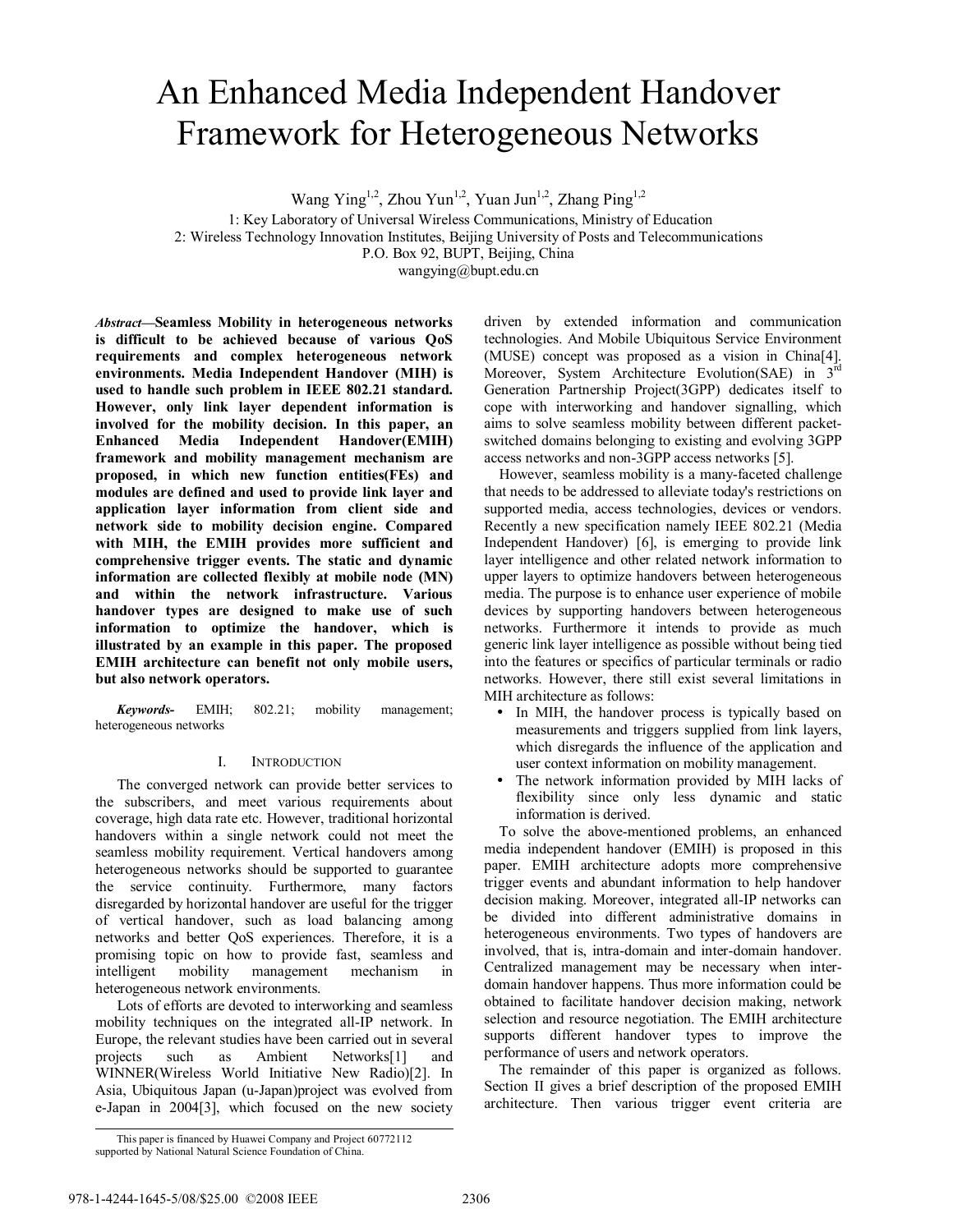introduced to facilitate handover decision making in section III. Three steps to realize the handover procedure are described in section IV. Finally, the paper concludes.

## II. ENHANCED MIH FRAMEWORK



Fig. 1 Enhanced Media Independent Handover Framework

An enhanced media independent handover framework is proposed to improve the performance of mobility management between heterogeneous networks in this study, which is shown as Fig. 1. The motivation is to make use of the maximal available information in both client side and network side to optimize handovers. New function entities and modules are introduced to provide link layer, application layer, user and network information to mobility decision engine. EMIH deploys comprehensive trigger event criteria and flexibly collects the static and dynamic information available at mobile node (MN) and within the network infrastructure, which will be used to optimize the handover decision making in the proposed framework. It should be emphasized that overall mobility management architecture possibly includes Mobile IP infrastructure (client, HA and so on) or any other mobility schemes. EMIH benefits from the application dependent information and user-aware information on mobility. Fig. 1 illustrates the key entities both in client side and network side.

#### **Client Side**

EMIH consists of three important entities in Mobile Node (MN) as follows:

- EMIHF (EMIH Function): EMIHF is a logical entity that facilitates handover decision making. It not only provides link layer intelligence to higher layer, but also offers a unified interface between different access schemes and different upper layer applications. The services provided include MIIS, MIES and MICS.
- CAM (Context-Aware Module): CAM identifies information of MN and then generates trigger events accordingly. The information consists of the application information, user context and the capability

of MN. The trigger events include Application QoS Change and User Aware Change.

• HCM (Handover Control Module): HCM has capabilities to support MN controlled handover in client side. The trigger events and related information are then transferred to HCM through EMIHF to facilitate the handover decision.

There are two sub-modules in HCM, namely trigger FE and handover FE. The trigger FE provides the functions as follows:

- Subscribing trigger events from CAM, CAS (context-aware server) or link layer;
- Collecting and identifying various triggers;
- Filtering events according to trigger criteria;
- If triggered, preparing necessary events for handover FE.

Trigger mechanism is intelligently realized in trigger FE. The handover decision is then made in the handover FE. Finally handover is performed and some mechanisms are adopted to maintain service continuity (e.g. context transfer, resource reservation).

Various trigger events are transmitted into trigger FE by EMIHF. Once the trigger FE makes a decision to initiate a handover, it will notify the handover FE and then handover FE selects a favorite network intelligently.

#### **Network Side**

Main entities include Access Network (AN), Media Independent Information Service Server (MIIS Server), Context-Aware Server (CAS), Control EMIH (CEMIH).

- Access Network (AN): The basic entity in network side is EMIHF. HCM used in AN has capabilities to support network controlled handover. There are also two components in HCM of MN. The trigger FE receives the trigger events and the handover FE controls intradomain handover. The signaling is terminated at AN so that the handover procedure is simplified without participation of core network.
- MIIS Server: MIIS Server is a function entity including two entities: EMIHF and Information Service module. The network related information is collected in MIIS and can be accessed by EMIHF in other entities.
- CAS: CAS dynamically identifies network context and then generates trigger events accordingly. The trigger event offers the information of network context change, which is denoted by Network\_Context\_Change. The generated trigger event is transmitted from CAS to subscribers (e.g. HCM in AN) through EMIHF.
- y CEMIH (Control EMIH): CEMIH includes EMIHF and HCM. In the heterogeneous environment, the network is divided into different administrative domains. Centralized management may be necessary when inter-domain handover happens. CEMIH belongs to a centralized control entity and provides some controlling functions. There are several functions in CEMIH including collecting trigger events, initiating a handover, controlling handover signaling to pass core network, and selecting a target network. In addition, CEMIH may reserve resources for a handover and provide users necessary guidance for handover. The centralized management mode ensures a comprehensive information collection and a reasonable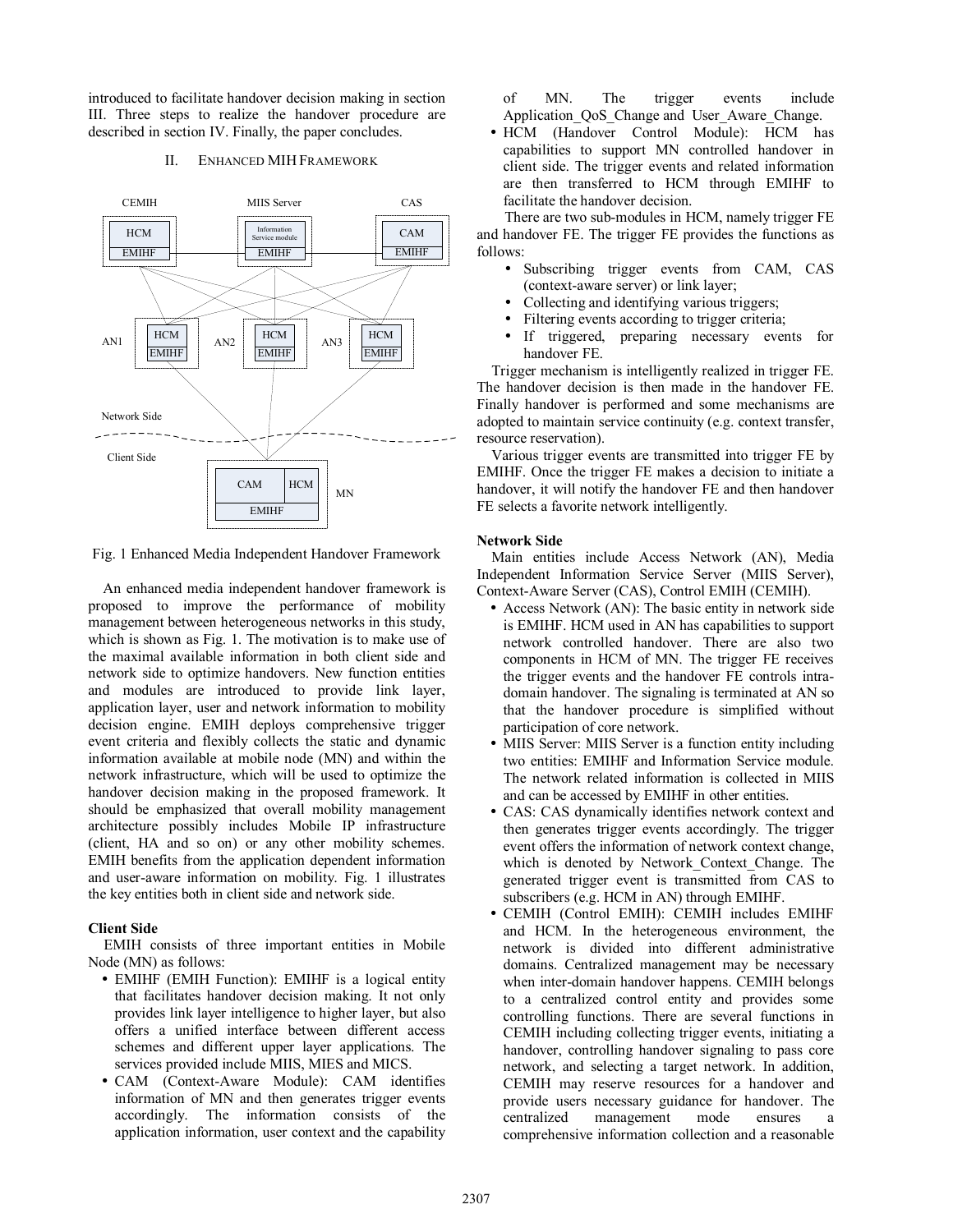decision within the whole domain. More flexibility can be obtained by combining with different mobility protocols and location management.

In summary, all logical entities communicate with each other through EMIHF, which is implemented in either client side or network side. CAM or CAS identifies the useful information (e.g. application layer information, user context or network context). New trigger events are generated and then transmitted to HCM through EMIHF. HCM makes used of information of Lower (L2/L1) layer and higher layers from client side or network side. A reasonable decision can be obtained thereafter.



In general handovers may be initiated either by mobile node or by network side. The current 802.21 specification explicitly defines events that may be relevant to handover, which may originate from MAC, PHY or MIHF either at the mobile node or at the network point of attachment. Thus, the source of these events may be either local or remote. In addition, the specification defines several categories of events, such as MAC and PHY State Change events, Link Parameter events, Predictive events, Link Synchronous events, Link Transmission events. All of these events are related with link quality information. Thus, these events are generated according to link information criteria. However, in heterogeneous network environments, handover may be triggered not only by link quality information, but also by other factors, such as application QoS, user context, network context. As an example, when the type of service is changed from voice to video, it is preferable to use a new network with high data rate. In this case, network selection and handover is decided by QoS requirement. Events may originate from upper layer. In this paper, a set of trigger events is proposed, which is more sufficient than MIH.

Fig. 2 shows all event criteria defined in EMIH. The Media Independent Event service detects events and delivers triggers from both local and remote interfaces. All these events could be originated locally or remotely. The

criteria include link quality, application QoS, user context and network context. Some criteria can be further categorized. Unlike MIH, EMIH defines some new trigger events for the trigger criteria besides link layer triggers, which are Application QoS Change, User Aware Change and Network Context Change. These new trigger events are generated by some sources such as the application layer, which are disregarded in MIH but can provide valuable information for handover decision.

#### IV. MOBILITY MANAGEMENT IN EMIH FRAMEWORK



Fig. 3 Procedure of Mobility Management

The process of providing effective mobility management in EMIH architecture mainly includes three steps, shown in Fig. 3. The procedure is described as follows.

#### **STEP 1 Obtaining the trigger events and information related with Handover**

The handover process may be conditioned by the measurements and triggers offered by different sources, such as the link layer or application layer, or network context from network side. There are two methods to obtain the required trigger events and the related information for EMIH users (HCM or upper layers).

The first method is registration mechanism. The registration mechanism enables an endpoint to register its interest in particular event type. After registration, the EMIH users may specify a list of events for which they wish to receive notifications from the EMIH Function. MIH users may specify additional parameters during the registration process in order to control the behavior of the Event Service.

The second method is query/response mechanism. The query/response mechanism is to retrieve the available information. EMIH users may send a request to CAM, CAS or MIIS Server with additional parameters. In this case, the prior registration is unnecessary. The corresponding response includes either application/user information in client side or the static or dynamic information in network side.

Event registration provides a mechanism for upper layer entities to receive events selectively:

In network controlled handover, HCM in the network (Access Network or Core Network) can register trigger events with CAM in MN or CAS in network through EMIHF. The specific events are transmitted to HCM at any proper time to optimize the handover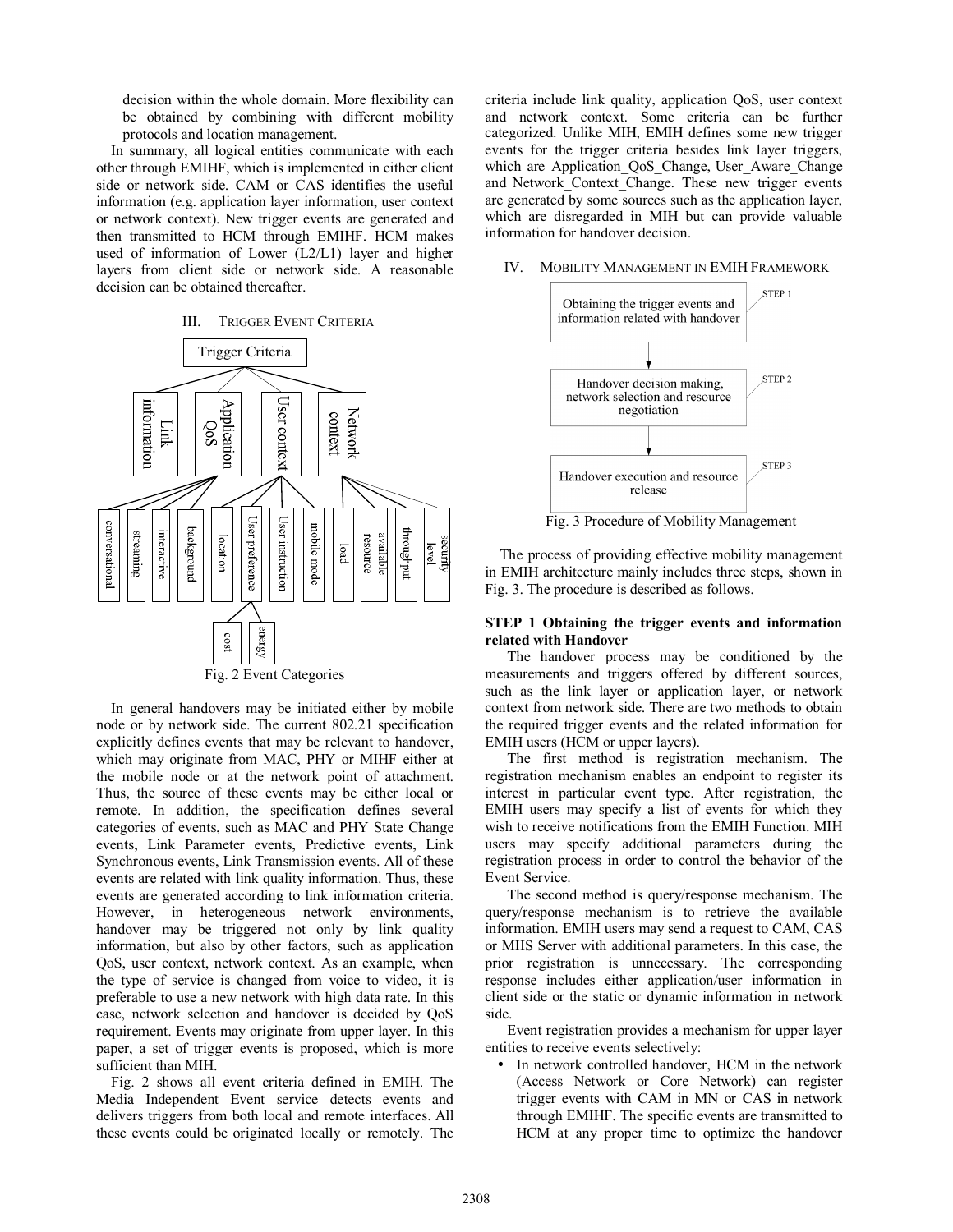decision.

In MN controlled handover, HCM in MN can register trigger events with CAS in network or CAM in MN through EMIHF. Then events are transmitted to HCM to assistant handover decision when some specific conditions happen.

When the event originates at any layers of the protocol stack within an MN or network entity, EMIHF on that entity obtains the event locally through the service primitives of the SAPs that define the interface of EMIHF with the layer. When the event originates at a remote network element, the EMIHF on the local network element obtains event through MIH message exchanges with a peer EMIHF instance that resides in the remote network element. And then events are dispatched to EMIH users that have subscribed or queried these events in the local stack.

#### **STEP 2 Handover decision making, network selection and resource negotiation**

 If a handover is triggered, a target network should be selected. Most of the existing network selection algorithms are classified into three types: policy-based, fuzzy logic based and multiple attribute decision making(MADM) based. The aims of these algorithms are to find an optimal network from the point of users. The available bandwidth from the candidate network is a key factor in network selection. Generally maximum available bandwidth is a performance matric for end users. However, few algorithms consider the benefit of network operators. For example, IEEE 802.16e system is more suitable for data users, while for voice users it works with low efficiency. In this situation, 802.16e network operators prefer data users to voice users. And this should be considered in network selection algorithm. In this paper, a reference network is defined in the EMIH architecture to avoid wasting resources. Reference network is a virtual target network and set by MN/network according to the requirements of current service type. The aim is to find an appropriate network, but not an optimal one. The reference network and other candidate access networks will be ranked according to certain policy. And finally the one before the reference network will be selected as the target network. Therefore, both user experiences and resource efficiency could be guaranteed in this mechanism.

Then current network sends handover preparation request to target network, with the information of MN capability and context. The MN context includes a permanent user identity and other information, e.g. security and IP bearer parameters. The target network will reserve resources for MN command to reduce interruption time.

#### **STEP 3 Handover execution and resource release**

Mobile IP (MIP) may be adopted for mobility management in 4G mobile system [8]. After link layer handover, MIP signaling will be exchanged over radio interface to update route. Bi-casting or data forwarding mechanism may be deployed to minimize packet loss. Finally, the resources in source network will be released.

 EMIH supports various handover types. For example, handover can be controlled by MN or Network. The type of handover can be selected when the signaling needs to be centralized by CEMIH.

In addition, handover can be initiated either by MN or by network. In general, for intra-domain handover, signaling usually terminates at access network in order to achieve faster processing and lower handover delay. While for inter domain handover, CEMIH located in core network may be necessary to provide a unified control.

Fig. 4 gives an example of MANC (Mobile assistant network control) handover, where there is no unified control by CEMIH and handover is initiated by MN. The procedure possibly needs some modifications in some other handover types.

The Mobile-initiated Handover Procedure, shown in Fig. 4, is as follows:

- 1) MN is associated to AN1. CAM of MN identifies application layer and user context continually;
- 2) CAS in network side identifies network context of AN1;
- 3) CAS identifies network context of AN2 simultaneously;
- 4) According to collected information, CAM or CAS makes decision on generating trigger event;
- 5) Application\_QoS\_Change event is triggered due to higher bandwidth requirement of a new application. The related user context is carried by this trigger and transmitted to HCM of AN1 through EMIH Function;
- 6) After received trigger event, HCM queries dynamic network information from CAS accordingly;
- 7) CAS responds to HCM with related information;
- 8) After received trigger event, HCM queries static network information from MIIS server accordingly;
- 9) MIIS server responds to HCM with related information;
- 10) Then handover happens.

In this procedure, the trigger can be anyone of the events defined in section III. Thus, effective mobility management decision is achieved in EMIH.

After handover is performed, maybe there are some changes of network status (e.g. data rate, available bandwidth). Therefore, in order to guarantee users experience, related QoS information in application layer should be adjusted accordingly. A new command service named Application\_QoS\_Adjust is defined in this paper. It can be used to adjust the QoS information of application before or after handover. This command service will be transferred through EMIHF from network side to client side.

Given such command service, the application layer in MN will prepare for the incoming adjustment. If handover has not been finished yet, the receiver may degrade the QoS level and adjust coder/decoder rate accordingly. Here, QoS level means QoS class and ARP (Allocation and Retention Parameters) class. There are three priority classifications in all QoS classes, known as Allocation/Retention priority classification. That is, new priority levels are introduced by ARP. If handover procedure is over, the receiver may resume the original QoS level. Moreover, if Session Initiation Protocol (SIP) is adopted [9], the session setup requests some characteristics (e.g. bandwidth) of end terminals by using Session Description Protocol (SDP) [10].